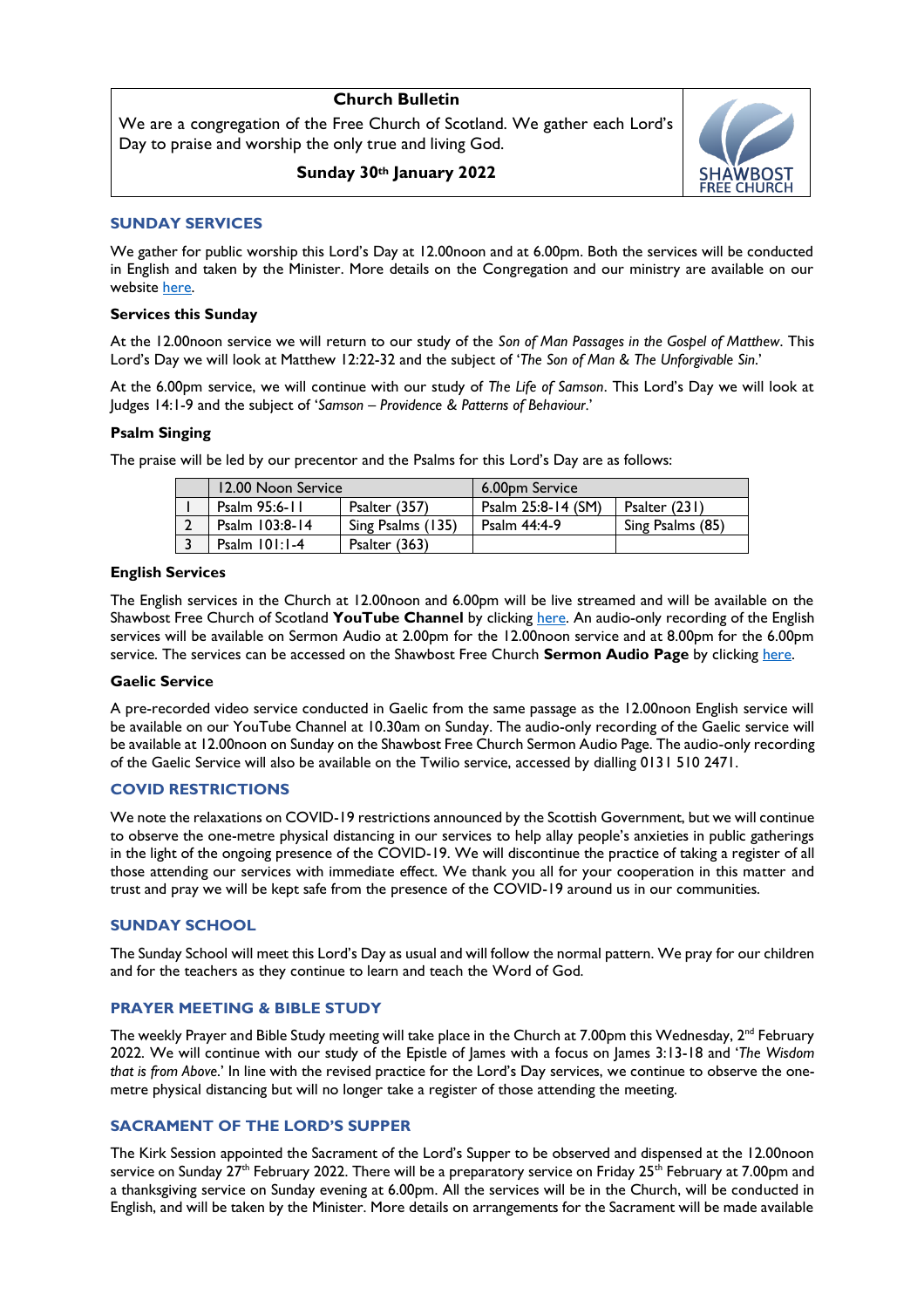nearer the time. We are thankful to the Lord for this opportunity in His providence to restore the Sacrament to the life of the congregation with all its associated benefits and we look to the Lord to make it a blessing.

## **DEACONS COURT**

The Deacons Court will meet on Tuesday  $8<sup>th</sup>$  February 2022 at 7.30pm in the Church Hall.

## **LDOS ANNUAL PRAYER MEETING**

A non-denominational prayer meeting, under the auspices of the local Lord's Day Observance Society (Day One), will be held this Lord's Day (30th January 2022) at 9.00pm in the APC Church, Keith Street, Stornoway. The meeting will be led by the outgoing Chairman, Rev. Stephen McCollum. Everyone is warmly encouraged to come along and take part in this meeting in a day when we need much prayer for the blessing of the Lord upon the Church and upon our wider society.

## **SLAVIC GOSPEL ASSOCIATION**

The latest edition of the Slavic Gospel Association Newsletter is available at the door today. More details on the work of SGA can be found at their website [here.](https://www.sga.org.uk/about-us/how-we-started/)

## **PFOA – PRAYER POINTS**

The following are prayer points issued by the Mission Board under the Praying For One Another Scheme (PFOA) in the past week.

#### **Free North, Inverness**

- 1. Ask God to strengthen our shared and individual gospel witness in the heart of the City of Inverness.
- 2. Pray for humble and united leadership from our elders, our ministers Rev. Angus MacRae and Rev. Chris Davidson, and our Women's Worker, Carrie Marlow, as we focus on worship, mission and growing mature disciples.

#### **Dumisani Theological Institute, South Africa**

Pray for the classes at Dumisani Theological Institute, Eastern Cape, which started on Monday January 24th for Term One.

#### **Isle of Arran**

Pray for spiritual renewal on the island and for the congregation as it witnesses to the community in 2022.

#### **Soldiers & Airmen Scripture Readers Association (SASRA)**

The military will be incredibly busy as always, this year. Pray for safety for them around the world as they serve us.

#### **Colegio San Andrés**

- 1. Pray for enrolment time.
- 2. Pray for new students adding to the School as well as for former students to come back.

#### **THE VISION OF THE FREE CHURCH OF SCOTLAND**

The vision of the Free Church of Scotland is to have "A Healthy Gospel Church for Every Community in Scotland". The Church's Communications Group is pleased to announce the release of the Healthy Gospel Church publicity material.

A promotional video on the Healthy Church Vision is available YouTube by clickin[g here.](https://www.youtube.com/watch?v=xgIKEiIcgNE) There is also a Healthy Gospel Church booklet for congregations. Copies of this booklet are available at the Church door today. You can also read the booklet online at the Free Church Website by clicking [here.](https://freechurch.org/wp-content/uploads/2022/01/Healthy-Gospel-Church-Booklet.pdf)

You are encouraged to familiarise yourself with the Healthy Church Vision by viewing the video and reading the booklet. The health and growth of the Church is a matter of key importance to us all, and we need to think and pray about how we might grow and be healthy, not only as individuals, but as a congregation.